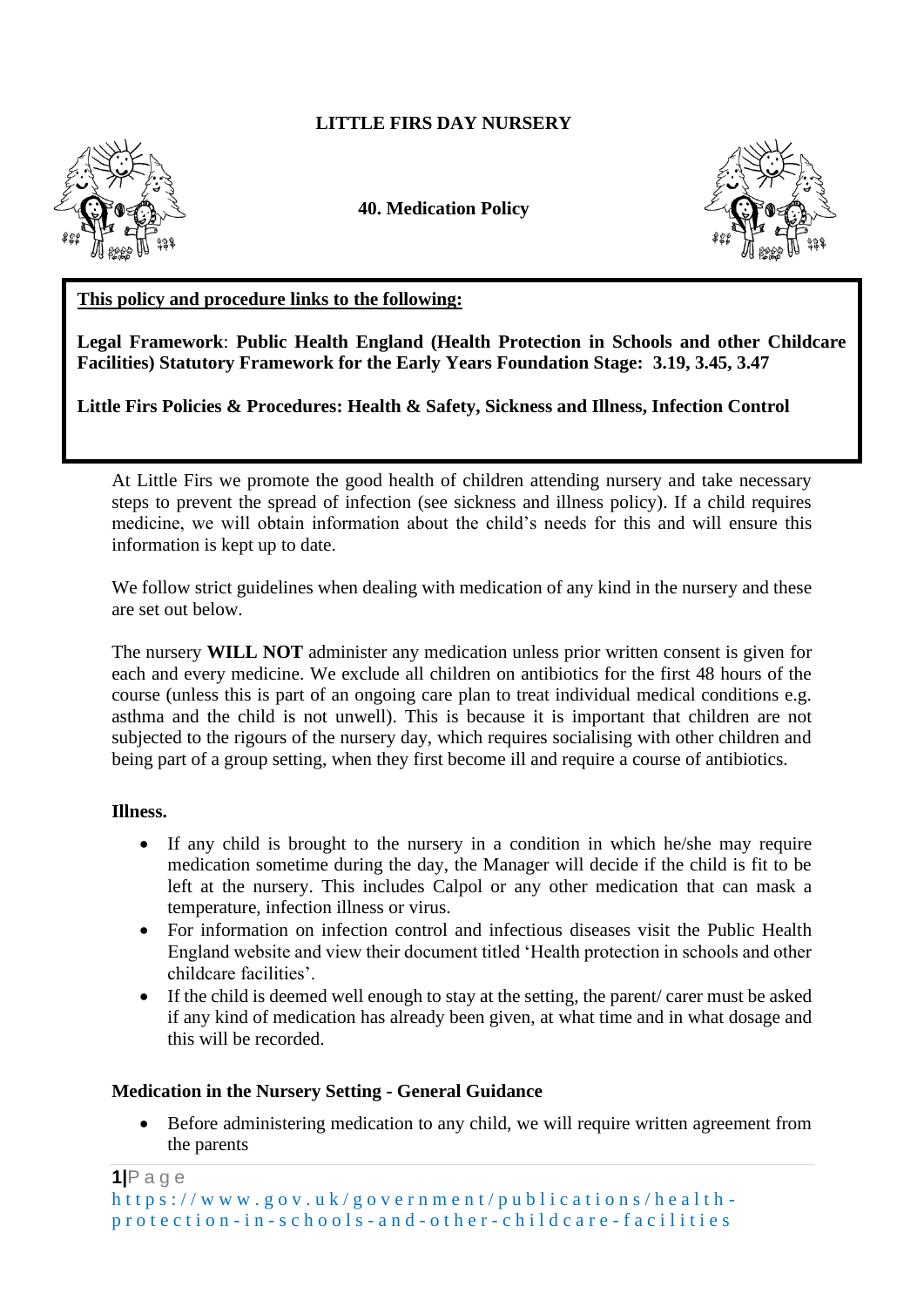- This agreement (usually a Medication Form) should include;
	- 1. The child's name
	- 2. The name of the medication
	- 3. The required dose and agreed time of administration
	- 4. Clearly stated whether the medication is on-going or to be taken up until a particular date
	- 5. Possible side effects, and/or the information leaflet that is normally supplied by the manufacturer made available
- Medication is only accepted in its original labelled container
- Where the medication is an adrenaline pen or inhaler (where there may be only occasional emergency use), it will have the expiry date of the medication recorded on the appropriate form
- We exclude all children on antibiotics for the first 48 hours of the course (unless this is part of an ongoing care plan to treat individual medical conditions e.g. asthma and the child is not unwell). This is because it is important that children are not subjected to the rigours of the nursery day, which requires socialising with other children and being part of a group setting, when they first become ill and require a course of antibiotics.
- For non-prescription medication the nursery reserves the right to determine the number of days the medication will be given before requesting parents/ carers further input or the advice of a healthcare professional. This will be based upon the individual child and condition
- If at any time there is any doubt regarding the administration of medication to a child, practitioners will stop and check with the Manager before continuing.

## **Storage.**

All medication will;

- Be stored in accordance with the manufacturer's instructions on the container (e.g. cool dark place, refrigerated)
- Be stored in a closed box
- Be kept out of the reach of children
- Be in their original containers
- Have labels which are legible and in English
- Be clearly marked with child's name and date of birth
- Emergency medication, such as inhalers and Adrenaline (EpiPens), will be within easy reach of staff in case of an immediate need, but will remain out of children's reach
- Any 'stored' medication such as Nursery stock of Paracetamol or a child's inhaler, will be regularly checked to ensure the product is still within its expiry and therefore suitable for use.

# **Medication Prescribed by a Doctor, Dentist, Nurse or Pharmacist**

*(Medicines containing aspirin will only be given if prescribed by a doctor)*

- Prescription only medicine will be given when prescribed by the above and only for the person named on the dispensing label on the bottle/container for the dosage stated
- Medicines must be in their original containers
- For all medication the parent/carer must give prior written permission for the administration of each and every medication. Written permission will be accepted once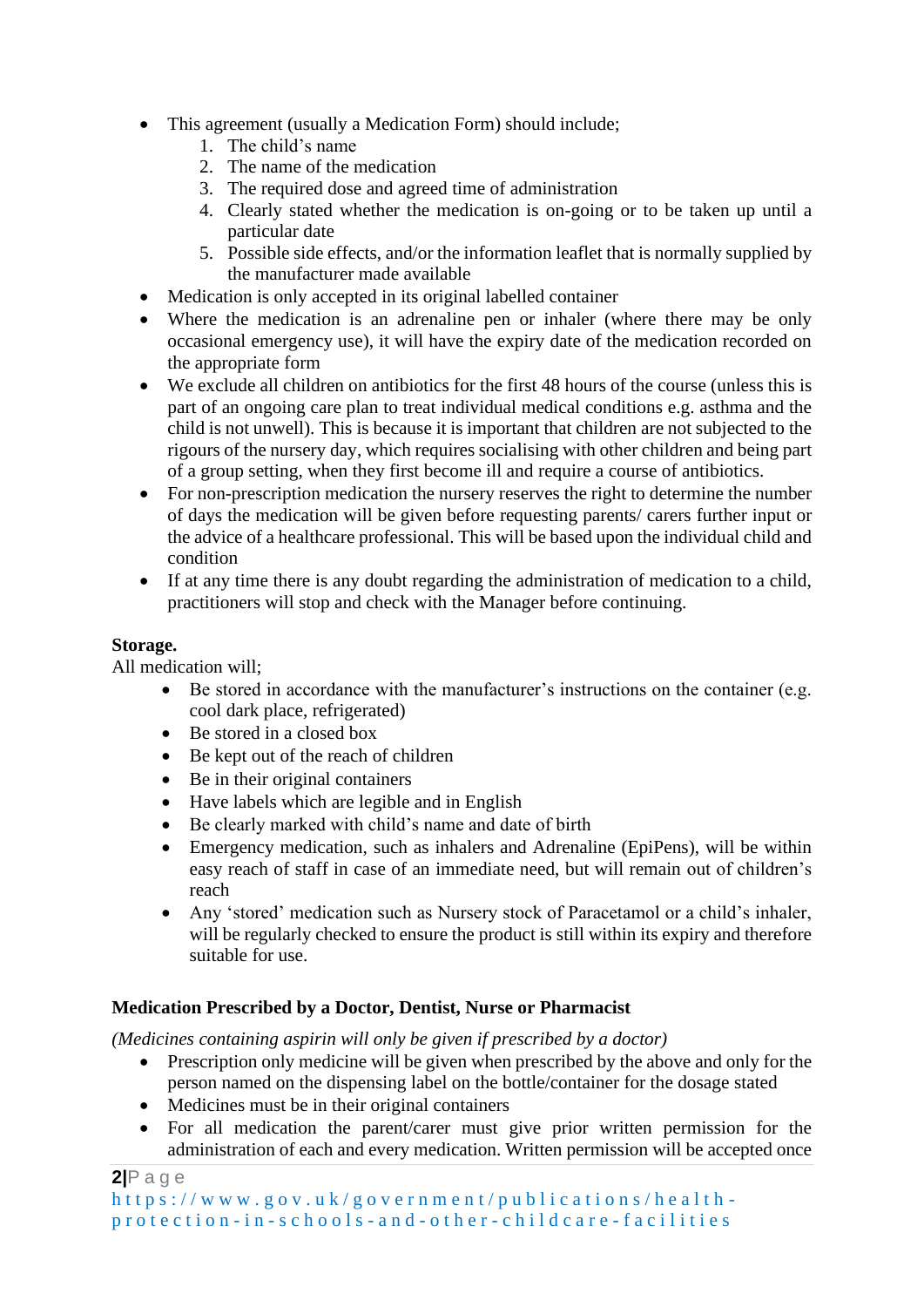for a whole course of medication or for the ongoing use of a particular medication required for long term use

- The parent/ carer will complete the relevant form to enable the nursery to administer the medication(s) required. The form will include;
	- 1. Child's name, date of birth
	- 2. Name and strength of medication
	- 3. Dose
	- 4. Any additional requirements (such as to be taken with food)
	- 5. Expiry date whenever possible
	- 6. Dispensing date
- The written permission is only acceptable for the medication listed and cannot be used for similar types of medication, e.g. if the course of antibiotics changes
- Parents must notify the nursery IMMEDIATELY if the child's circumstances change, e.g. a dose has been given at home, or a change in strength/dose needs to be given
- Any change in the details listed above must be recorded on a new form with counter signature from parent / carer
- The nursery will only administer as per the information listed on the form
- At each visit the child's parent/ carer will be asked if there have been any changes to the requirements stated on the form. If there have been changes, a new form must be completed, and counter signed by parent/ carer
- When the child is picked up from the setting, the parent/carer must be given an update as to the times and dosage given throughout the day. The parent's signature must be obtained confirming this information has been given
- At the time of administering the medicine, a senior member of staff will ask the child to take the medicine, or offer it in a manner acceptable to the child at the prescribed time and in the prescribed form

N.B. It is important to note that staff working with children are not legally obliged to administer medication

• If the child refuses to take the appropriate medication a note will be made on the form. Where medication is "essential" or may have side effects, discussion with the parent will take place to establish the appropriate response. This will be documented on the form accordingly.

# **Non-prescription Medication (also known as over the counter medicine)**

- If any child is brought to the nursery in a condition in which he/she may require medication sometime during the day, the manager will decide if the child is fit to be left at the nursery
- The nursery will not administer any non-prescription medication containing aspirin
- The nursery will only administer non-prescribed medication for a short initial period and only if necessary. After this time parents / carers will be advised to seek medical advice
- The nursery reserves their right to refuse to administer medication if they feel that the child does not need the medication or deem further medical attention is required
- For all medication the parent/carer must give prior written permission for the administration of each and every medication
- Medicines must be in their original containers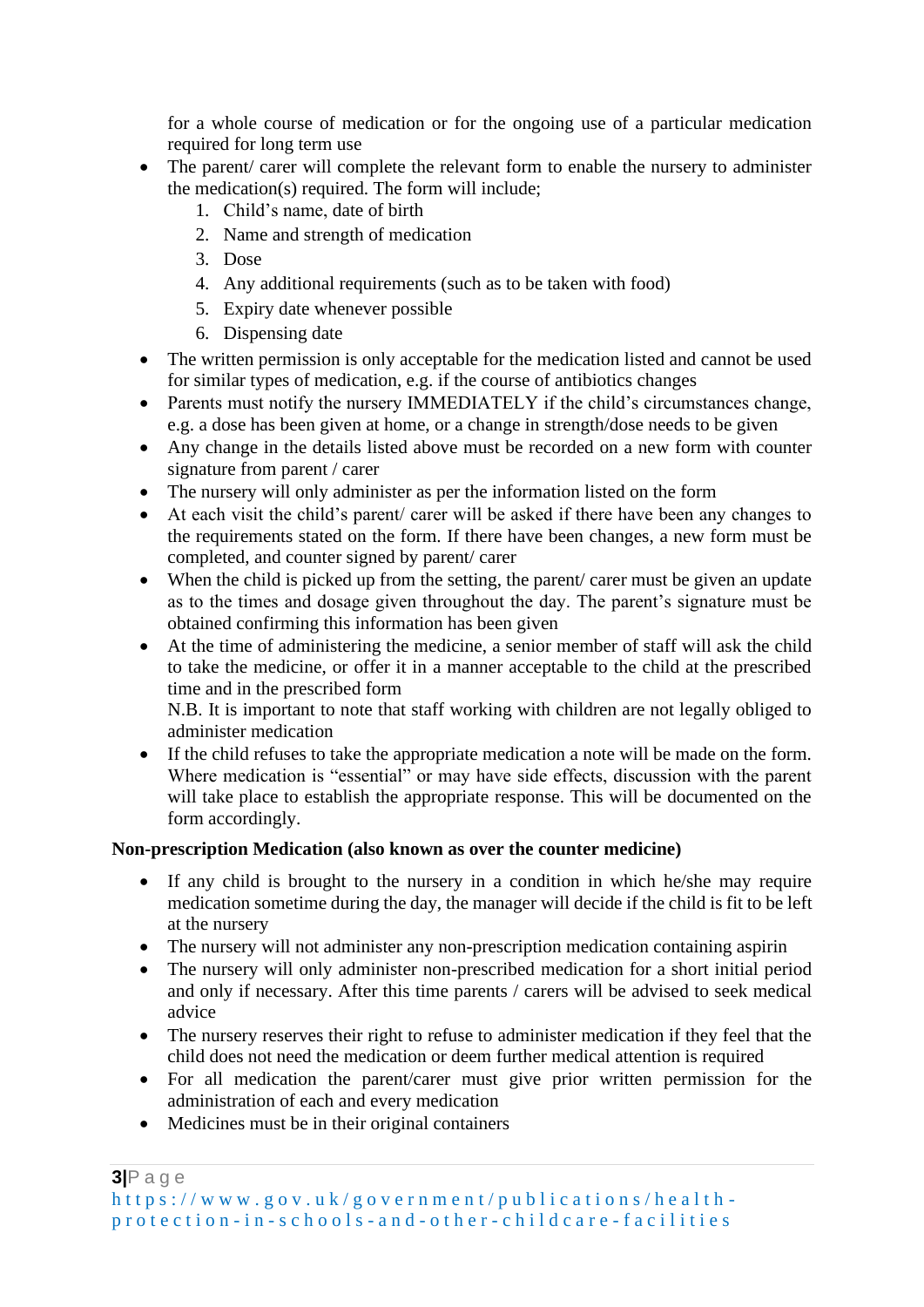- This also applies to non-prescription creams or ointments for skin conditions e.g. Sudocrem
- The parent / carer will complete the relevant form to enable the nursery to administer the medication(s) required. The form will include:
	- 1. Child's name and date of birth
	- 2. Name and strength of medication
	- 3. Dose
	- 4. Any additional requirements (such as to be taken with food)
	- 5. Expiry date whenever possible
	- 6. Length of treatment (will not be exceeded)
- The written permission is only acceptable for the medication listed and cannot be used for similar types of medication
- Parents must notify the nursery IMMEDIATELY if the child's circumstances change, e.g. a dose has been given at home, or a change in strength/dose needs to be given
- Any significant changes in the details listed above must be recorded on a new form and countersigned by the parent/ carer
- The nursery will only administer as per the information listed on the form
- At each visit the child's parent/carer will be asked if there have been any changes to the requirements stated on the form. If there have been changes, a new form must be completed and counter-signed by the parent/carer
- When the child is picked up from the setting, the parent / carer must be given an update as to the times and dosage given throughout the day. The parent's signature must be obtained confirming this information has been given
- At the time of administering the medicine, a senior member of staff will ask the child to take the medicine or offer it in a manner acceptable to the child at the prescribed time and in the prescribed form.

### **Emergency Medication**

At the initial registration of a child to the setting, parents will be asked if they are happy to give consent to 'emergency' treatment being given. This would be only deemed necessary for specific circumstances. Parents/ carers will be asked to complete a form to give consent. This form will include:

- The circumstances in which 'emergency' medication will be given e.g. High temperature (above 37.8˚c)
- The specific medication (drug name) e.g. Paracetamol
- Dose to be administered will follow the guidance on the original container e.g. following age / dosage instructions
- Statement that medication will only be given if the nursery is unable to contact the parent
- An 'emergency' nursery stock of medication may be kept on site
- Stock medication will be kept in accordance with manufacturer's instructions on the container (e.g. cool dark place, out of the reach of children)
- Stock will be checked at regular intervals by the designated trained first aider to ensure there is ample supply and is still within its expiry date
- If a child experiences symptom of illness, attempts will be made to contact the child's parents before administering 'emergency' medication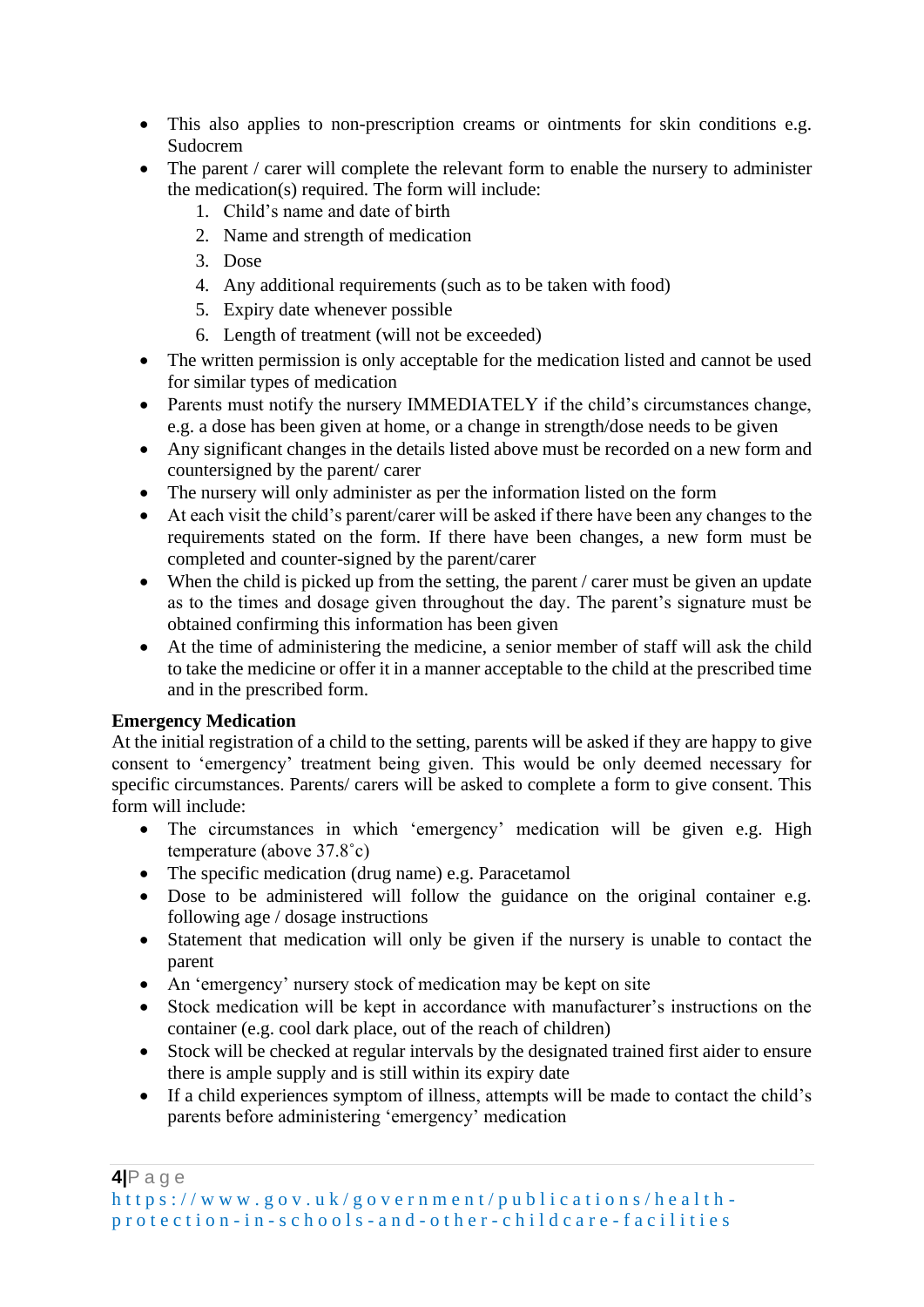- Where parents cannot be contacted the Nursery Manager will take the decision as to whether the child is suitable to receive the 'emergency' medication based on the symptoms and medical history of the child given at registration
- Administering 'emergency' non-prescription medication will be a last resort and the nursery staff will use other methods first to try and alleviate the symptoms. The child will be closely monitored until the parents collect the child.

### **Injections, Pessaries, Suppositories**

As the administration of injections, pessaries and suppositories represents intrusive nursing, we will not administer these without appropriate medical training for every member of staff caring for this child. This training is specific for every child and not generic. The nursery will do all it can to make any reasonable adjustments including working with parents and other professionals to arrange for appropriate health officials to train staff in administering the medication.

### **Administration**

As a general guideline before administering medication to a child the staff member should:

- Wash their hands
- Ensure a drink is available if appropriate (some medication can irritate and damage the throat and oesophagus if administered without a drink)
- Check the label on the medication: name of child, dose, route of administration (e.g. by mouth, into ear/eye, rubbed on the skin), any special instructions and expiry date and ensure this is the same information on the Medication Form
- If there is any doubt about any procedure staff should not administer, but seek advice from parent/ carer or health professional
- If a child refuses the medication, they must not be forced. Staff can try to encourage them or perhaps get someone else to try. Under no circumstances should staff attempt to hide the medicine in food or drink, unless there is express written permission from parents to do so
- It is normally considered poor practice to give medicines covertly, although in rare cases where the health professionals judge that it is in the child's interests to do so, this is acceptable. Some children do find tablets difficult to swallow so may be given them, with their full knowledge, in, for example, a spoonful of jam. Even in these circumstances parents must give written instructions as some medicines can react with certain foods it is advisable they have sought advice from their pharmacist before doing this.

# **Staff Fitness to Work & Staff Medication**

- All nursery staff have a responsibility to work with children only where they are fit to do so
- Staff must not work with children if they are infectious or too unwell to meet children's needs. This includes circumstances where medication taken by staff affects their ability to care for children, for example, where it makes a person drowsy
- If staff members believe their condition, including any condition caused by taking medication, is affecting their ability to care for children they must inform their line manager immediately
- The nursery manager / person's line manager/registered provider will decide if a staff member is fit to work, including circumstances where other staff members notice